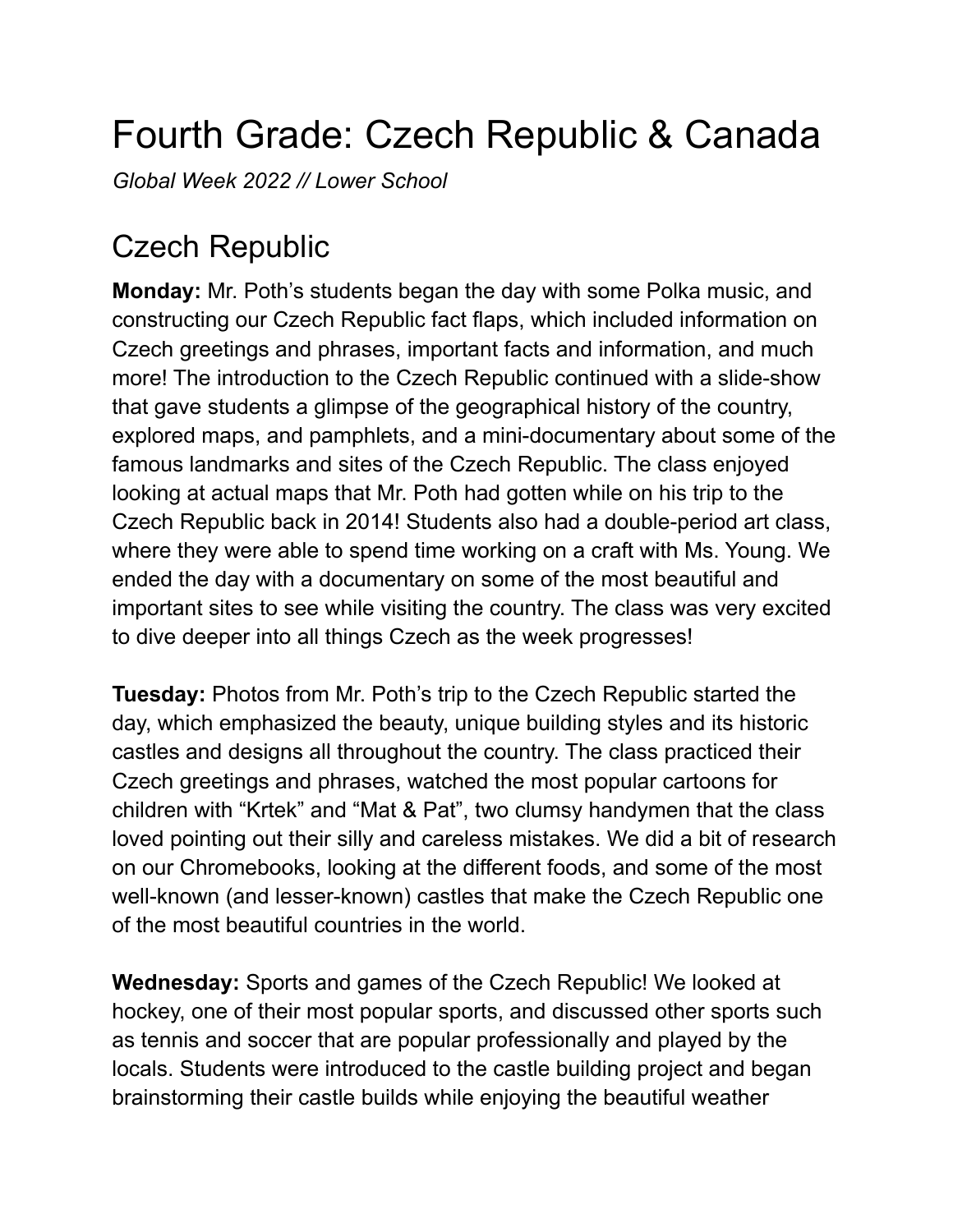outside. The creativity and inspiration from a few days of immersing ourselves in the Czech culture has certainly sparked some very unique ideas, and students used castle vocabulary to help explain their thinking!

**Thursday:** Mushroom picking – a Czech tradition! We went outside and students looked for Mushrooms that we hid throughout Jones' Bowl. A fun, unique thing to start our morning! Students then refueled by trying Chlebicky, an open-faced sandwich that is popular in Czech cuisine and Mr. Poth had breakfast almost every day during his studies in the country. Students were surprisingly pleased with the variety of combinations you could make with ingredients like ham, salami, hard boiled eggs, pickles, the list goes on! Students also spent a block period with Ms. Shazy and Ms. Terry down in the Tech Lab/Makerspace, working on an activity specifically designed for the week. The remainder of today's time involved getting castle materials ready, which are being built with recyclable materials that students brought in over the last few days. It was hard to get them to stop and leave for the day :) A full day of building awaits us on Friday!

**Friday:** Castle building began right away, with a few "Mat & Pat" episodes and some Polka dancing to keep ourselves energized and entertained. Hot glue guns were used to solidify their builds, and were painted to make a fantastic final product! Students were inspired by their own favorite things, like Batman, or books they had been reading, and incorporated them into their builds. Others went the route of a "classic" castle build, and added creative touches like locks of Rapunzel's hair, or tying into St. Patrick's Day and creating leprechaun traps or castles. We also reflected on some of our favorite things from the week, and filled out a wrap-up information sheet that we then were able to share with our 4th grade neighbors over in Canada. Both classes enjoyed learning some main points about another country, and had some laughs when comparing some of the foods, language, and much more between the two countries. The majority of the day was castle-building, and you could tell they took great pride in their builds and the effort they put in the previous few days was finally paying off.

Mr. Poth's class had an amazing Global Week!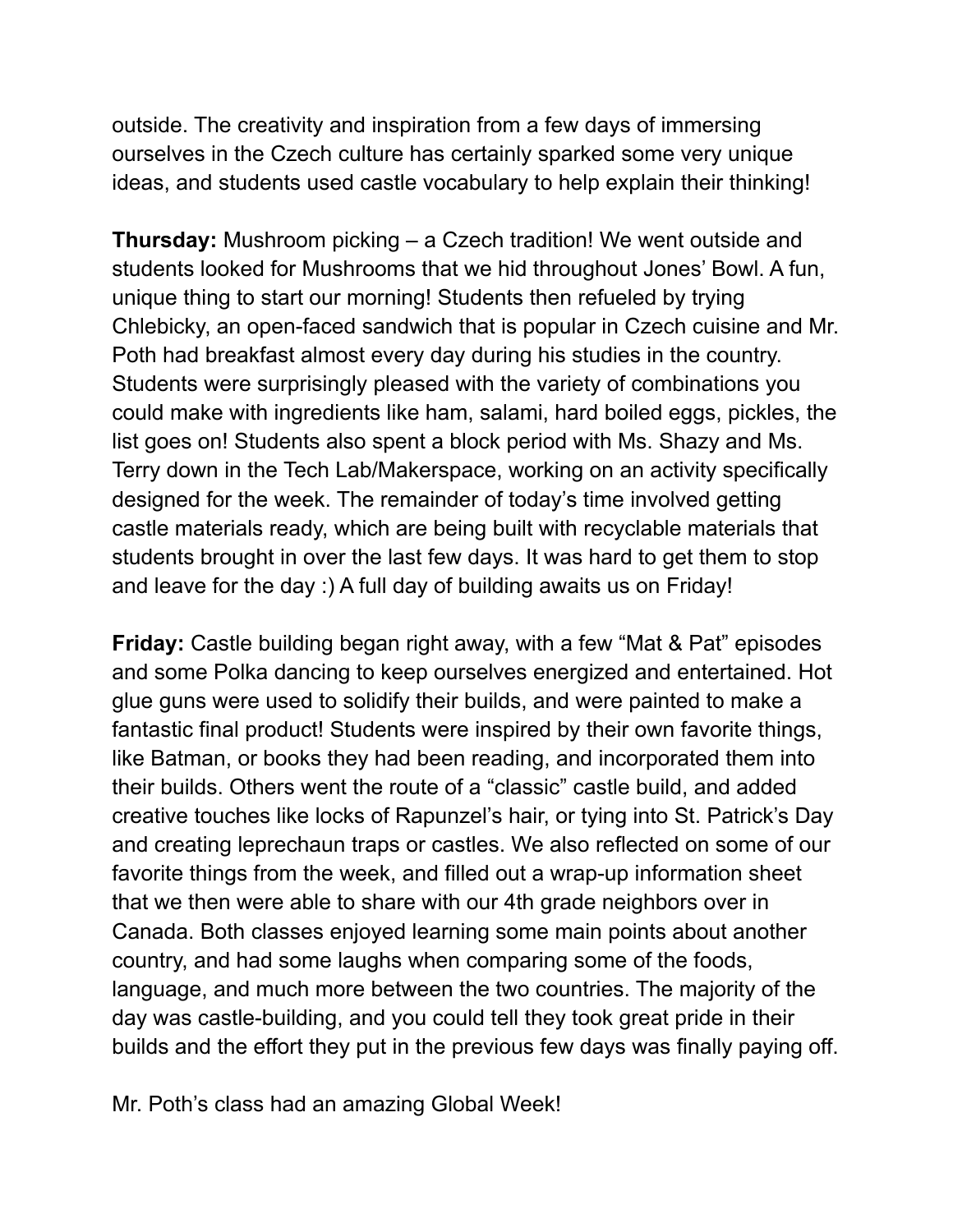## Canada

**Monday:** Students began making a classroom passport and booklet about Canada with Mrs. McCormick. We started watching videos about the map of provinces and territories of Canada. The students started taking notes and labeling the map of Canada. We finished Tiger Boy. They had a double period of Tech. The students also had world language and PE each day. They each got a few "maple drops" which was a hard candy made from maple syrup.

**Tuesday:** Tuesday started with the students working in groups to find famous inventions, famous athletes and entertainers and famous historical figures of Canada. They hadn't realized so many famous people were Canadian. They had a double Art period that day. The highlight-to them-was watching a short video about the First nations creation myth and trying Canada's favorite flavor of potato chips… ketchup flavor. It was a big hit with almost all of them. They liked the word search of Canadian sports.

**Wednesday:** Today was exciting for the students because they researched a canadian animal, made a poster board of the animal and then presented it to the class. One aspect that we focused on was if the animal was endangered and what Canada does to protect this animal. Students did an excellent job! We began talking and learning about the Inuit people today. We watched a video about why igloos actually keep you warm. Then the students began building their own igloos. Some worked alone and some worked in pairs.

**Thursday:** We continued working on our marshmallow igloos. We learned a bit more about the indigenous/First Nations people of western Canada and the significance of totem poles. Students were asked to think of their own families and create a totem pole that incorporated color and symbols of significance to them. We also learned about the Irish that settled in the Eastern part of Canada. Since it was Saint Patrick's day, we had irish biscuits that are still eaten in Ireland and in Canada.